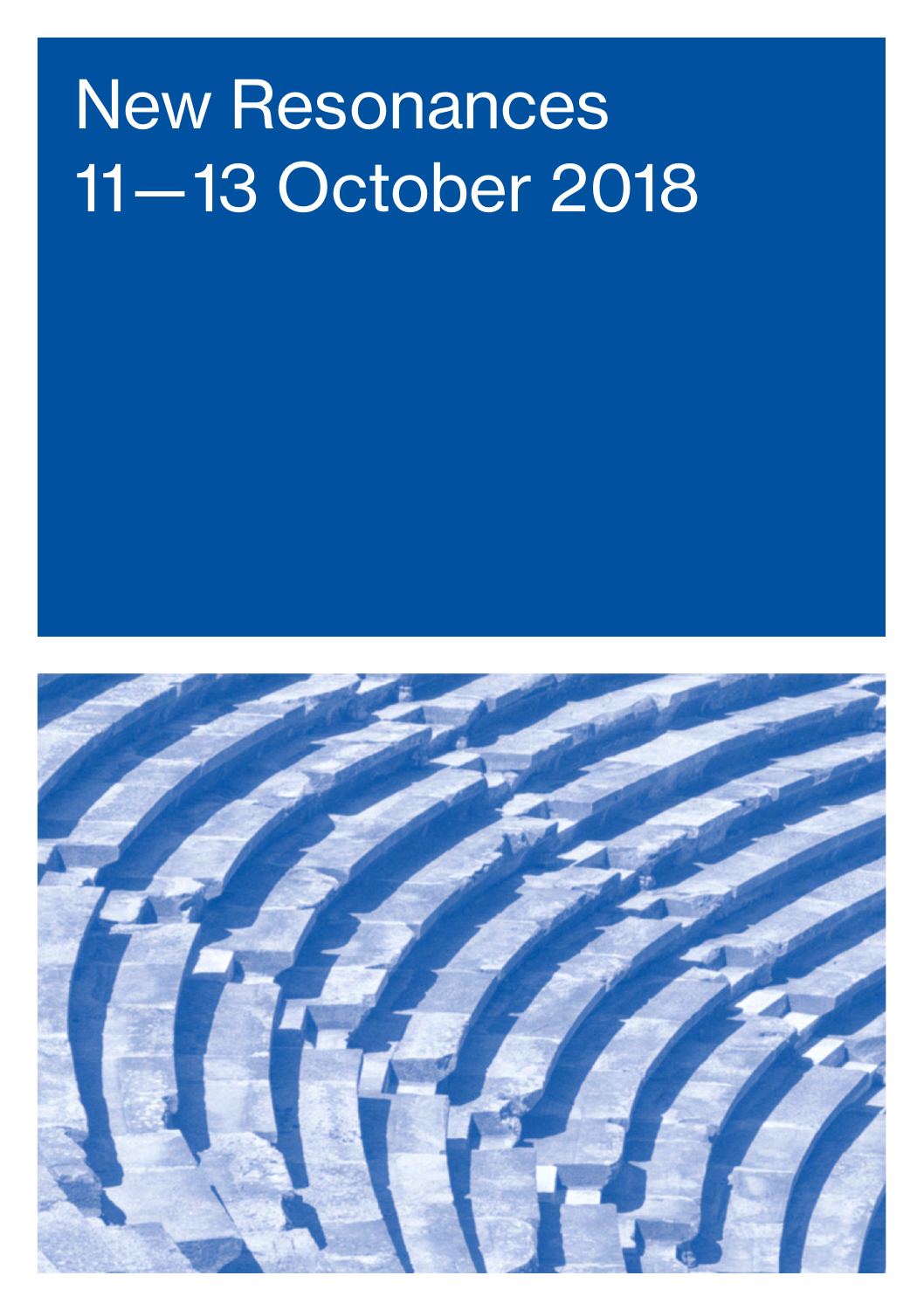### Introduction

How is music shaped by the architectures and geographies we hear it in? What are the resonances between the politics, acoustics, memories, and publics that constitute spaces, and the music that is composed for them?

Classical music has co-evolved with the infrastructures for its dissemination — the church, the chamber, the concert hall, radio, and digital recording. Now, in the search for new audiences and ways of listening, the classical tradition is increasingly being taken beyond chambers and concert halls into spaces not designed for it, and parts of the city it was previously absent from. Can old music be transformed by bringing it into new settings with rituals that disrupt the concert format, or do these places require radical new sounds that respond to their own resonances?

In this three-day colloquium, we debate and experiment with the ways that classical music resonates with architecture. A series of panel discussions, performances, and workroom conversations bringing together composers, architects, researchers, artists and acousticians to discuss the potentials and problems in new geographies of classical music.

New Resonances is organised by Theatrum Mundi and the Onassis Cultural Centre, Athens, in partnership with Whitechapel Gallery, as part of the INTERFACES project supported by the Creative Europe Program of the European Union.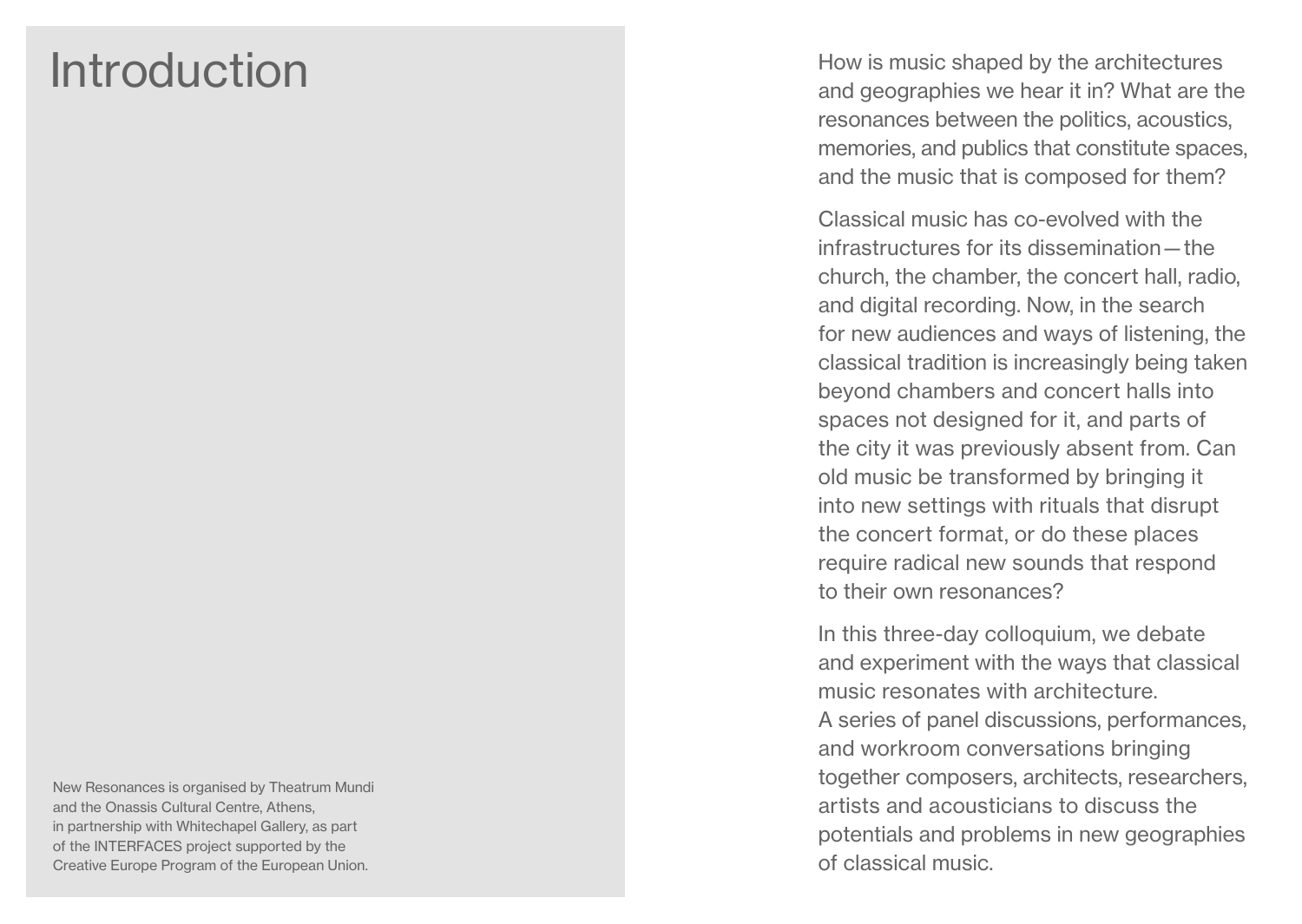### Programme

| <b>Thursday 11 October</b> |  |  |
|----------------------------|--|--|
|                            |  |  |

#### 19.00 – 20.30 When Do I Disappear? Brian Eno and Richard Sennett

#### (Zilkha Auditorium)

Brian Eno changed what it means to compose and perform music with experiments in generative and ambient sound, often designed with architectural spaces in mind.

Richard Sennett has spent a lifetime both performing music and writing about the way cities and urban cultures are crafted.

As we open two days of discussions about the ways music is shaped by the architectures and geographies it is made in, join us for a broad ranging discussion between the two thinkers, asking: when does the composer, performer, architect, or audience disappear?

#### Friday 12 October

| 11.30           | <b>Introduction</b><br><b>Christos Carras and John Bingham-Hall</b>                                                                                                                                                                                                                                                                                              |
|-----------------|------------------------------------------------------------------------------------------------------------------------------------------------------------------------------------------------------------------------------------------------------------------------------------------------------------------------------------------------------------------|
| $11.45 - 13.15$ | <b>Publics</b><br>(Zilkha Auditorium)                                                                                                                                                                                                                                                                                                                            |
|                 | Chair: Sam Mackay, Sound and Music<br>with Louis d'Heudieres, composer and PhD candidate at University<br>of Bath, Lia Mazzari, Artist and Funder of Silver Road, and Sarah<br>Jane Barnes, PhD candidate at Queen Mary University of London                                                                                                                     |
|                 | Can new music ever reflect the cultures of its heterogeneous<br>publics, and should it attempt to? Are new spaces for performance<br>bringing new relationships between audience and performer, or<br>replicating those staged by the concert hall? What are the values<br>in different formations of public that are gathered by new rituals<br>of performance? |
| $13.15 - 14.15$ | <b>Lunch break</b>                                                                                                                                                                                                                                                                                                                                               |
| $14.30 - 16.00$ | <b>Politics</b><br>(Zilkha Auditorium)                                                                                                                                                                                                                                                                                                                           |
|                 | Chair: Julia Eckhardt, Q-02 Brussels<br>with Freya Jarman, Reader in Music at University of Liverpool,<br>Elaine Mitchener, experimental vocalist, movement artist<br>and composer, and Alexandra Lacroix, French opera director<br>and set-designer                                                                                                             |
|                 | What are the structures of music's engagement with the politics<br>and controversies of the sites it is performed in? Should it recount,<br>mediate, pacify, or stimulate discord? How do geographies like<br>those of exclusion and inclusion shape what is written and heard?                                                                                  |
| $16.15 - 16.45$ | <b>Performed interventions</b><br>(Main Staircase and Gallery 4)                                                                                                                                                                                                                                                                                                 |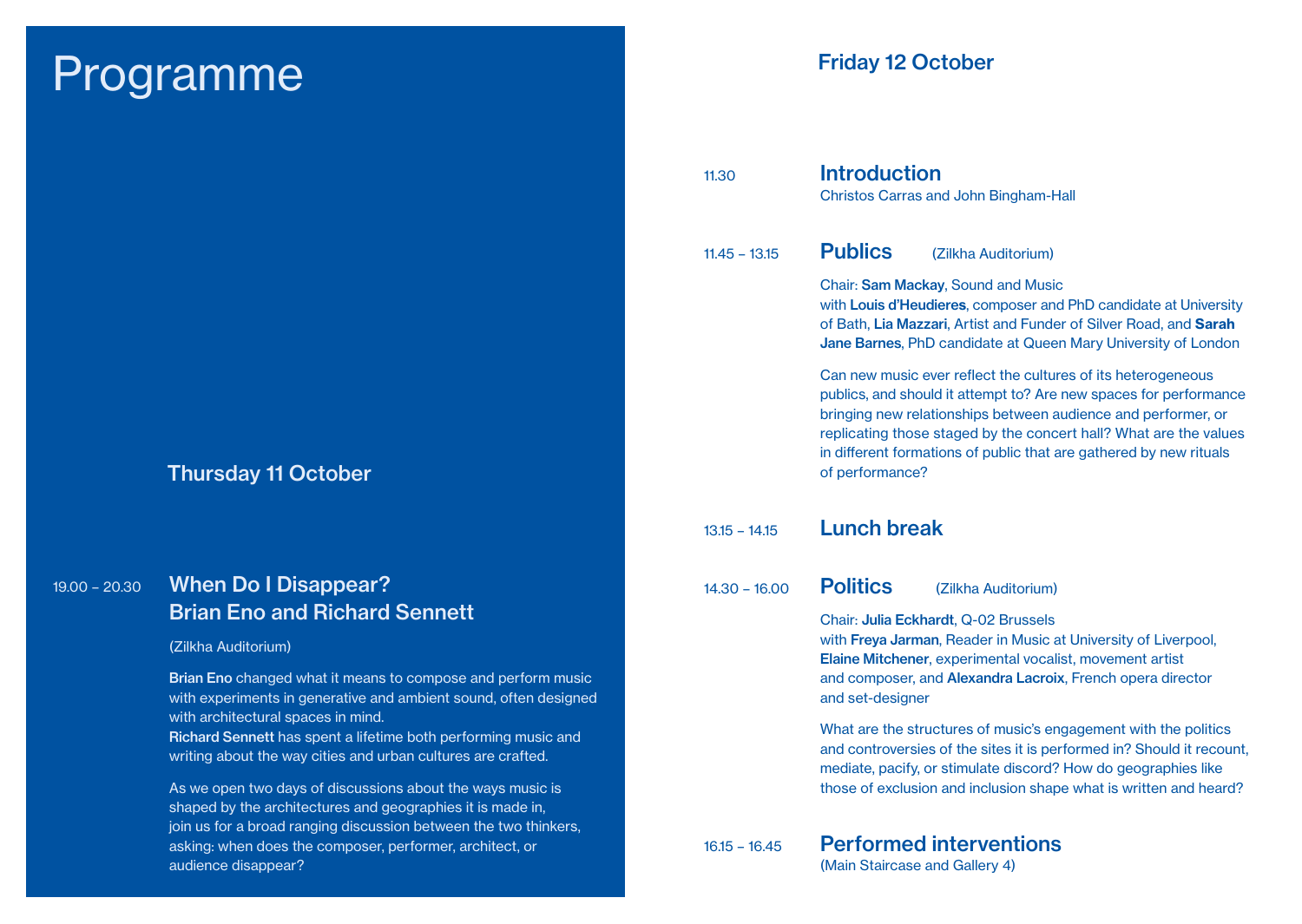#### 16.15 University of the Ghetto in memoriam of the Whitechapel Library

An oral tribute by Elaine Mitchener Main Staircase, duration: 15min

#### 16.30 non-curated (summertime)

Ella Finer and Flora Pitrolo of the collective The International Western present a performance-composition based on the electromagnetic resonances of the Whitechapel Gallery. An experiment in listening to the non-curated sonic dimension of the building and in bringing the building as sonic document into the archive.

Gallery 4, duration: 12min 33sec, spaces limited

#### 16.45 – 17.45 Workroom Conversations on ritual /on voice

(Study Studio, spaces limited)

How other artistic practises deal with questions of architectures and geographies? Does site shape dance, sculpture, installation or writing in a similar or different way to its resonance in music? Two smaller conversations between practitioners from different disciplines drawing on Theatrum Mundi's regular sessions looking at how ideas become form.

Alexandra Lacroix, French opera director and set-designer Andrea Luka Zimmerman, artist and filmmaker

#### Saturday 13 October

| $11.00 - 11.30$ | <b>Introduction</b>                                                                                                                                                                                                                                                                |
|-----------------|------------------------------------------------------------------------------------------------------------------------------------------------------------------------------------------------------------------------------------------------------------------------------------|
| $11.45 - 13.15$ | <b>Acoustics</b> (Zilkha Auditorium)                                                                                                                                                                                                                                               |
|                 | Chair: Christos Carras, Onassis Cultural Centre<br>with Laura Cannell, performer and composer, Ella Finer, Artist<br>Research Fellow in Drama and Performance at Queen Mary<br>University of London, and Gascia Ouzounian, Associate Professor<br>of Music at University of Oxford |
|                 | How does new writing respond to the sonic resonances of ex-<br>industrial and infrastructural spaces? How does the design<br>of new spaces for music enable or constrain new music cultures?<br>What are the values in different kinds of acoustic?                                |
| $13.15 - 14.15$ | <b>Lunch break</b>                                                                                                                                                                                                                                                                 |
|                 |                                                                                                                                                                                                                                                                                    |
| $14.30 - 16.00$ | <b>Memories</b> (Zilkha Auditorium)                                                                                                                                                                                                                                                |
|                 | Chair: Gareth Evans, Whitechapel Gallery<br>with Haig Aivazian, artist, Ruth Bernatek, PhD Candidate<br>at The Bartlett School of Architecture, UCL, and Jennifer<br>Walshe, composer                                                                                              |
|                 | How does composition make the past audible? Should music<br>be shaped by histories of sites, or resist and reinvent them? What<br>is the difference between working with personal memory and<br>canonical history, which can often be in conflict with one another?                |

Main Staircase and Gallery 4)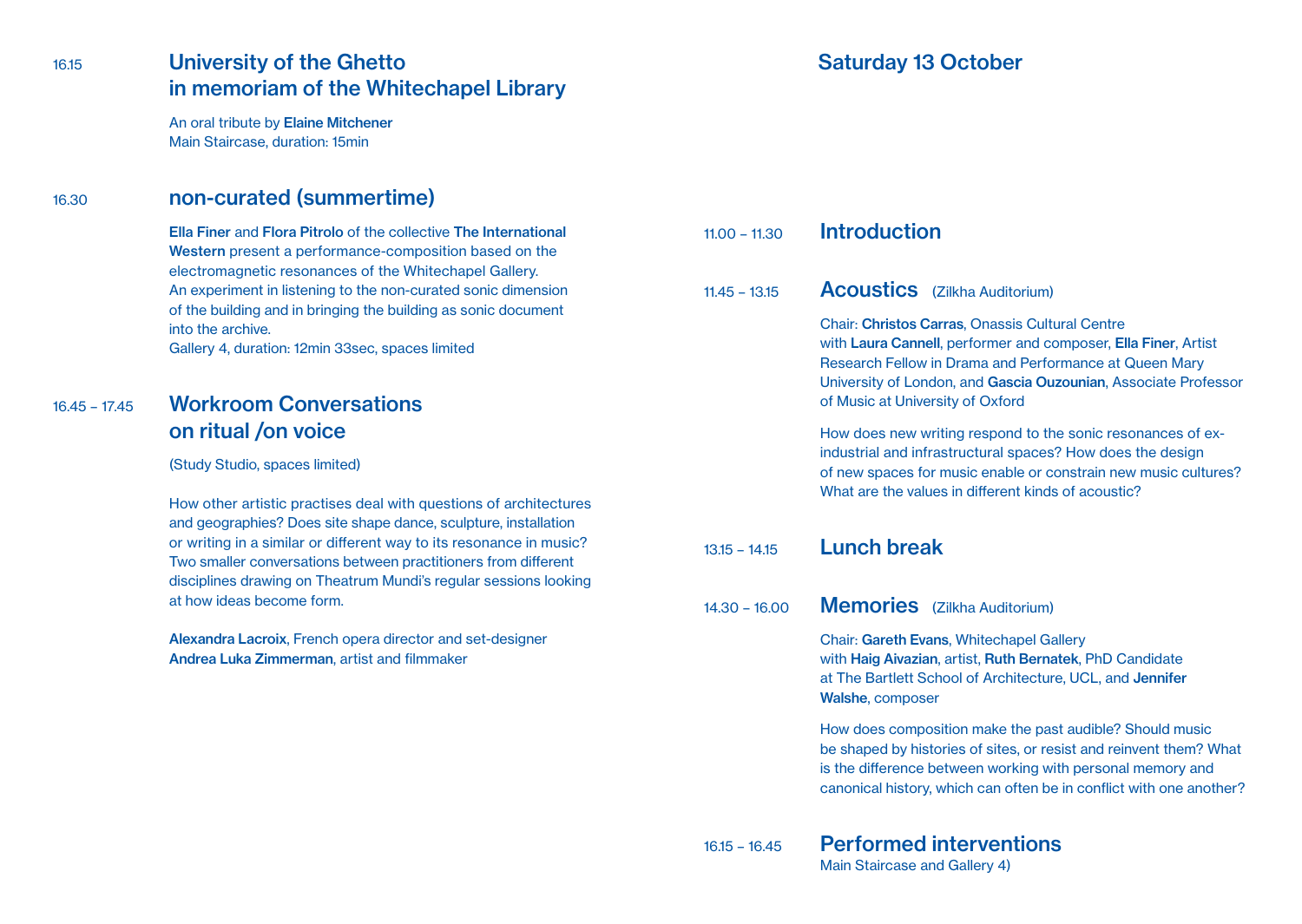#### 16.15 Worlds within Walls: Internal Music

Solo Acoustic performance – Overbow Violin & Double Recorders

Laura Cannell performs three short site specific pieces inspired by fragments of medieval music and shaped within the space of the Whitechapel Gallery walls. Wherever we travel each of us brings our own internal playlist and history of music. Inside every performance space or building, we hope that sounds of a performance strike a chord within our physical human framework as well as within the walls in which we listen collectively. We think in sound, speech, pitch, colour, pattern and rhythm. Do our eyes determine our responses to music and the architecture in which we hear it? You are invited to close your eyes. Main Staircase, duration: 15min

#### 16.30 non-curated (summertime)

Ella Finer and Flora Pitrolo of the collective The International Western present a performance-composition based on the electromagnetic resonances of the Whitechapel Gallery. An experiment in listening to the non-curated sonic dimension of the building and in bringing the building as sonic document into the archive. Gallery 4, duration: 12min 33sec, spaces limited

16.45 – 17.45 Workroom Conversations on traces / on memory (Study Studio, spaces limited)

> How other artistic practises deal with questions of architectures and geographies? Does site shape dance, sculpture, installation or writing in a similar or different way to its resonance in music? Two smaller conversations between practitioners from different disciplines drawing on Theatrum Mundi's regular sessions looking at how ideas become form.

Haig Aivazian, artist

# **Contributors**

Haig Aivazian is an artist living in Beirut. Working across a wide range of media, he delves into the ways in which ideologies embed, affect and move people, objects and architecture. Often departing from known events, and weaving in lesser known narratives, he has explored apparatuses of control and sovereignty at work in sports, finance, museums and music.

Sarah Jane Barnes is working on a part-time PhD supervised by Nicholas Ridout and Martin Welton at QMUL. Her research looks at the effect on audience-performer relationships of alternative sites and conventions for new or experimental classical music in London over the past decade. She has worked as a freelance violinist for over ten years, largely in orchestras. Past creative projects include combined music and visual art events, house concerts and talks, and site-specific, promenade concerts.

Ruth Bernatek is a PhD. candidate in Architectural History & Theory at The Bartlett School of Architecture, University College London. Her research addresses the complex relationships between music and architecture in the 'Polytope Projects' (1967-1978), a series of large scale multimedia installations conceived by the composer and architect Iannis Xenakis. Taking an interdisciplinary approach to research, she draws upon her academic background in Art History, and musical training. Ruth is co-founder of Sound Making Space, a Bartlett Doctoral Initiative based at the School of Architecture. Her PhD. is funded by the London Arts and Humanities Partnership and has been generously supported by a Bartlett-CCA Research Collection Grant.

Laura Cannell is a composer and performer who draws on the emotional influences of the landscape both rural and urban, real and imagined.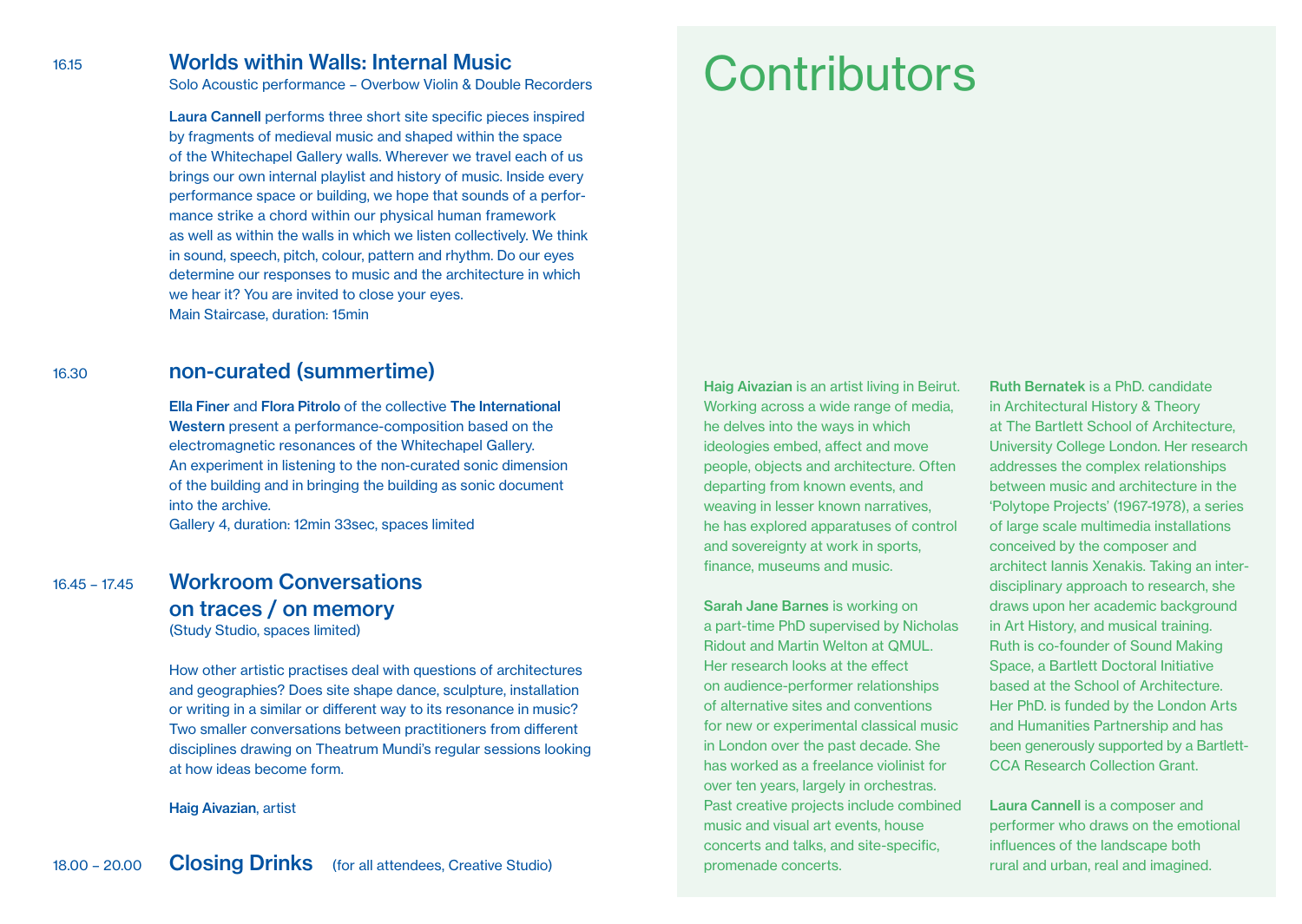With deconstructed violin how and double recorders, she performs semi-composed, semi-improvised pieces which explore the spaces between ancient and experimental. Laura has released five critically acclaimed albums since 2014, and is regularly broadcast throughout the world including: BBC Radio 3, 4, 6Music, The World Service, Polish National Radio and NPR. Her albums have featured in many end of year lists including: The Guardian, MOJO, BBC Radio 3's Late Junction, The Wire and The Quietus.

Christos Carras studied philosophy at the University of Cambridge and continued his postgraduate studies at Paris I-Sorbonne, where he completed his PhD. From 2002 to 2005 he was the Project Director of MediMuses Network, a Euro-Mediterranean project funded by the European Commission. In 2006 he was appointed as General Director of the B & M Theocharakis Foundation for the Fine Arts and Music. Since October 2009 he has been the General Manager and Artistic Director for Music of the Onassis Cultural Centre, Athens. In May 2013, he was awarded the Chevalier de l'ordre des arts et des lettres by the French Ministry of Culture.

Louis d'Heudieres is a composer based in London. Louis has worked with soloists Weston Olencki, Alice Purton, Juliet Fraser, Jennifer Walshe, Samuel Stoll, Joseph Houston, Antoine Francoise, Eliza McCarthy, Gwenaelle Rouger, Ilze Ikse, Louise Hjorth Hansen, and ensembles Nadar, soundinitiative,

WeSpoke, Maulwerker, jetpack bellerive, orkest de ereprijs, Retro Disco, x.y ensemble, Scapegoat, Atlas Ensemble, Bastard Assignments, Hermes Experiment, London Contemporary Orchestra Soloists, Lontano, The Manon Quartet, and SWR Experimentalstudio Freiburg. His music has been broadcast on BBC Radio 3, Resonance 104.4 FM, and DR P2 (national Danish radio), and has been released on the Danish CDKlassisk label. He is part of the team that organises Kammer Klang, one of London's foremost new music series at Cafe Oto.

Julia Eckhardt is a musician and curator in the field of the sounding arts. She is founding member and artistic director of Q-O2 workspace in Brussels, where she has curated various researchprojects. As a viola player, she has been involved in various collaborations with composers and improvisers, of which extensively with Eliane Radigue. She has taught and lectured at art institutes in Leuven and Brussels. She is co-author of The Second Sound, conversations on gender and music, and author of Grounds for Possible Music.

Brian Eno is a musician, record producer, and visual artist. He is best known for his pioneering work in ambient and generative music. A self-described "non-musician", Eno has helped introduce a variety of conceptual approaches and recording techniques to contemporary music.

Ella Finer's work in sound and performance spans writing, composing and curating with a particular interest in how women's voices take up space; how bodies acoustically disrupt, challenge or change the order of who is allowed to occupy — command  — space. Her ongoing project Sound Politics queries the ownership of cultural expression through sound, informing her event series Selector Responder: Sounding out the Archives at the British Library (as part of their Seasons of Sound 2017/18). She is a 2018 Sound and Music Composer-Curator, a trustee of Longplayer (longplayer.org) and artist fellow in the department of Drama, Queen Mary University of London.

Dr Freya Jarman is a Reader in Music at the University of Liverpool. Her work focuses on vocality and identity, particularly through the lens of queer theory, in relation to a range of musical genres. She is the author of Queer Voices: Technologies, Vocalities, and the Musical Flaw (Palgrave 2011), and editor of the Journal of the Royal Musical Association. Freya is presently working on a gendered history of singing high notes for Oxford University Press.

Alexandra Lacroix is a French opera director and set-designer who found her own lyrical company. Her work is a dialogue between different art fields. She creates new relationships between singers, musicians, performers and audience. As an artist she feels the responsibility to be aware of the topics of our society. Thinking about how to create new operas connected to

everyone's life, she engaged her work in 3 new operas, one about bullying in collaboration with the European network ENOA, one about transformation of the city, echoing urbanistic and social issues with Theatrum Mundi, and one about Shoah with IRCAM institution. With pieces from repertoire, she works on different layers and cultural references as well as everyday life.

Sam Mackay is a researcher and writer, and works with Sound and Music — the national charity for new music. Between 2013 and 2017 he was co-Director of London Contemporary Music Festival. He holds a PhD in Ethnomusicology from City, University of London. Recent writing has appeared in The Wire and in the audio festival Radiophrenia (Glasgow CCA).

Lia Mazzari is an artist who works with sound, environment and performance. In her individual and collaborative work she uses loose structures and an array of instruments including cello, whips and anything else at hand, to create performances and compositions that are at once delicate, harrowing, physical, playful and absurd. As an event curator, she founded Silver Road in 2016, a non-profit arts platform devoted to site-specific and time-based art practises. Recent Artists involved: Farmers Manual, Joe McPhee, Benedict Drew, Aine O'Dwyer, Lina Lapelyte, Path Thomas, Angharad Davies etc.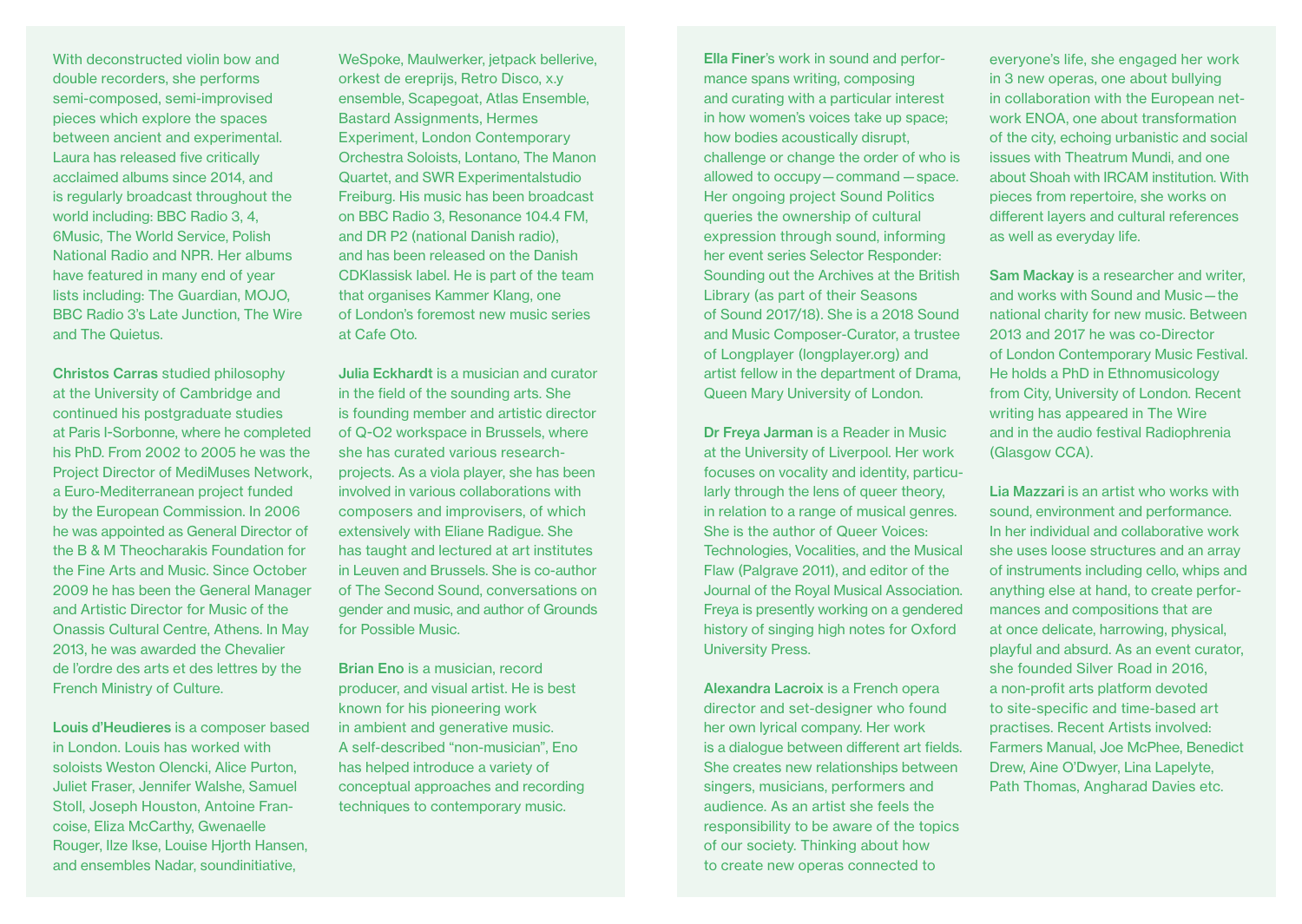Elaine Mitchener is an experimental vocalist, movement artist and composer, whose work encompasses improvisation, contemporary music theatre and dance. Elaine studied voice at Trinity College of Music, London and now studies with Jacqueline Bremar. She has performed at numerous UK and European festivals and venues including Aldeburgh Music, London Contemporary Music Festival, Café Oto, 56th Venice Biennale, London ICA, Ultima Festival Oslo, and SAVVY Contemporary (Berlin) among others. Elaine has worked with an array of leading musicians and artists including Moor Mother (aka Camae Ayewa), Mark Padmore, Steve Beresford, Tansy Davies, Van Huynh Co, John Butcher, Apartment House, London Sinfonietta, Christian Marclay, Phil Minton, Irvine Arditti, George E. Lewis, Jason Yarde, Mark Sanders, Otolith Group, Sylvia Hallett, Sonia Boyce, Royal Opera House, Rolf Hind, Tansy Davies, Mark Padmore, Lucy Bailey, Pat Thomas.

Gascia Ouzounian is Associate Professor of Music at the University of Oxford. Her book Stereophonica (forthcoming from MIT Press) examines a range of phenomena in relation to sound and space: space in early modern acoustics; psychological studies of auditory perspective; early stereo and binaural technologies; wartime listening devices; multichannel electroacoustic music; sound installation art; sound and noise mapping; and acoustic urbanism. Ouzounian co-directs the group Recomposing the City, which brings together sound artists, architects and planners

in investigating sound in urban environments. She is artistic director of Optophono, a label that publishes interactive music and sound art.

Flora Pitrolo is a cultural critic whose work in music and performance concentrates on archives of experimental European scenes from the 1980s to the present. She broadcasts as *A Colder Consciousness* on Resonance FM, runs the record label ACC Records, and has written widely on underground performance and electronic music both as an academic and as a journalist. Her most recent large project is the artist book Syxty Sorriso & Altre Storie (Rome: Yard Press, 2017). She is currently co-editing a volume on non-Anglophone disco scenes and running a series of events in collaboration with the Skopje-based cultural association 5060.

Richard Sennett has written about social life in cities, changes in labour, and social theory over the course of the last five decades. At an early age he became engaged with music, particularly the cello, attending the Juilliard School in New York. He has had a public career, first as founder of the New York Institute for the Humanities, then as President of the American Council on Work. For the last three decades, he has served as a consultant to various bodies within the United Nations. Five years ago, he created Theatrum Mundi, whose board of trustees he now chairs.

Gareth Evans is a London-based writer, editor, film and event producer and Whitechapel Gallery's Adjunct Moving Image Curator. He is also co-curator of Porto's Forum of the Future, Flipside Festival, Swedenborg Film Festival and Whitstable Biennale.

Jennifer Walshe was born in Dublin, Ireland. Her music has been commissioned, broadcast and performed all over the world. She has been the recipient of fellowships and prizes from the Foundation for Contemporary Arts, New York; the DAAD Berliner Künstlerprogramm, the Internationales Musikinstitut, Darmstadt and Akademie Schloss Solitude among others. Walshe has written a large number of operas and theatrical works, including XXX\_LIVE\_ NUDE\_GIRLS!!! an opera for Barbie dolls, available on DVD from Mere Records and most recently Die Taktik, a commission for the Junge Oper Stuttgart, which completed a month-long run in Stuttgart in 2012. Her visual work has been exhibited most recently in the Chelsea Art Museum, New York; Project Arts Centre, Dublin and the ICA, London. www.milker.org www.aisteach.org

Andrea Luka Zimmerman is the co-founder of the artists' collectives Vision Machine and Fugitive Images and was the winner of the Artangel Open Award 2014 for the collaborative feature Cycle with Adrian Jackson (Cardboard Citizens). Andrea's films include: Erase and Forget (2017, 88mins) which premiered at the 2017 Berlin Film

Festival, Estate, a Reverie (2015, 83mins) tracks the passing of the Haggerston Estate in East London and the utopian promise of social housing it once offered, with a spirited celebration of extraordinary everyday humanity, and Taskafa, Stories of the Street (2013, 66mins) explores resistance and co-existence through the lives of the street dogs of Istanbul and is voiced by John Berger.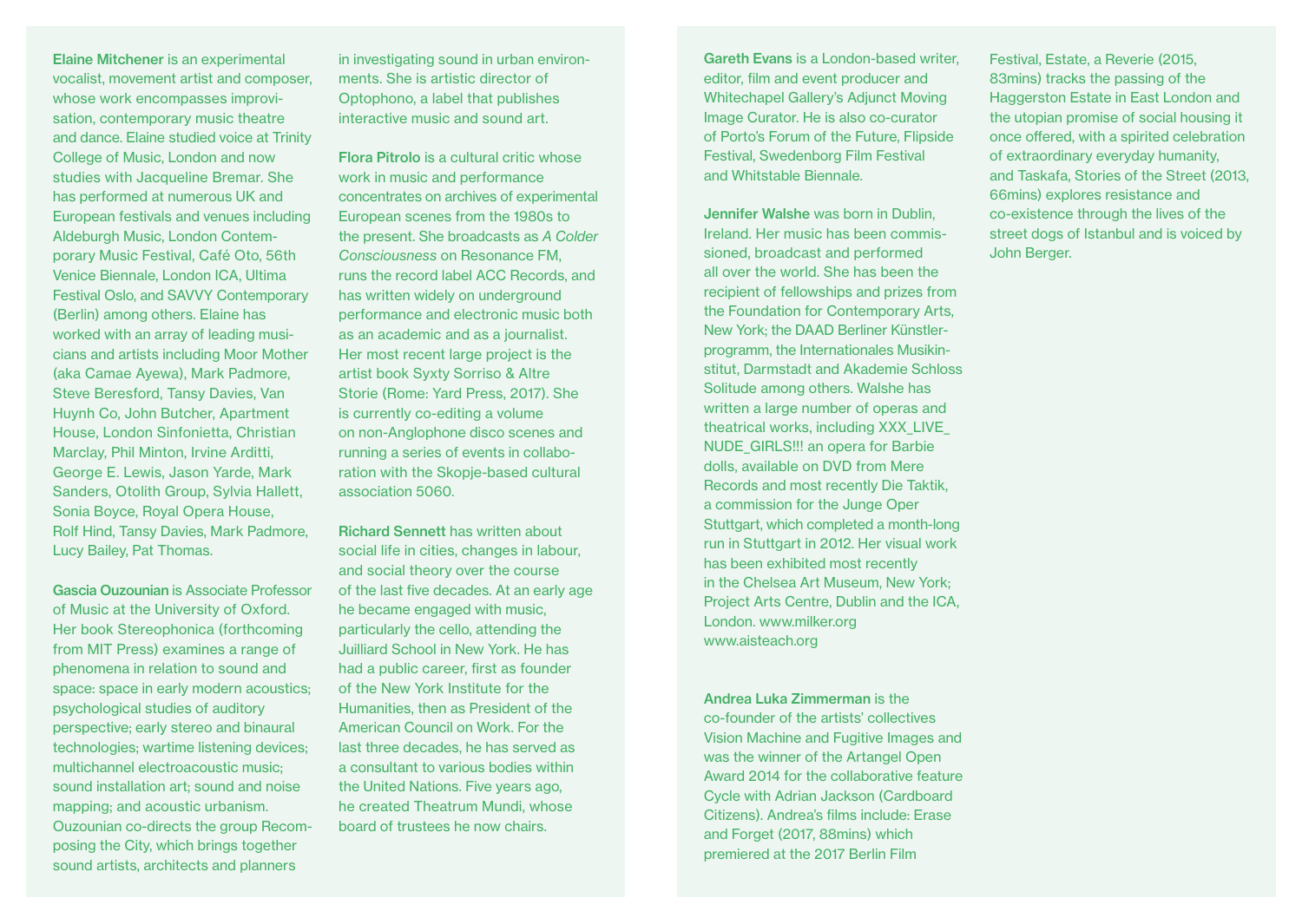# About

#### Theatrum Mundi

Theatrum Mundi is a Charitable Incorporated Organisation, with the charitable aim of improving the understanding of cities through education and research. We think that collaboration with artists can offer city-makers — architects, planners, engineers, and urbanists — critical approaches to the way their crafts shape the public life of cities.

Public life for us is a broad term describing the ways people live together in cities. Politics, communication, and the arts constitute this shared culture as much as the architecture of everyday streets and public places. Our concern is for the ways the public lives of cities, in all their forms, are understood and designed. We aim to enrich these by engaging urbanists in co-production of knowledge, culture, and design, with artists, writers, performers, and scholars. We convene practitioners and scholars in workshops, seminars, public events, and creative projects. We also publish independently and through other platforms. Established now as a charity based in London, our projects and programmes operate internationally with a wide range of partners.

Theatrum Mundi was founded at LSE Cities in 2012, as a series of conversations led by LSE Professor of Sociology Richard Sennett and Dr Adam Kaasa. It was established as a research project at LSE Cities through seed funding from Nesta, and at the Institute for Public Knowledge at New York University through a grant from the Mellon Foundation. After 5 years of incubation and through the kind support of colleagues at both NYU and LSE, it became an independent charity in 2017.

#### Onassis Cultural Centre

The Onassis Cultural Centre — Athens is a cultural space which hosts events and actions across the whole spectrum of the arts from theatre, dance, music, cinema and the visual arts to digital and hybrid art and the written word. It showcases contemporary cultural expression, supports Greek artists, cultivates international collaborations, explores the boundaries between science, art and society, and promotes lifelong learning for people of all ages.

www.sgt.gr

#### Interfaces

Interfaces is an international, interdisciplinary project focusing on bringing new music to an extensive range of new audiences. It involves a partnership of organisations from a wide range of European countries having a broad spectrum of experience in fields such as performing, multi-media exhibitions, new media, acoustic and electroacoustic research and education. This trans-sectoral approach is the key to opening up new perspectives on both the creative dimension of the project and the central objective, which is to engage new audiences of all ages and those potential audience segments which, for a variety of demographic or cultural reasons have not yet been exposed to the music of our time.

The coordinator of the network is the Onassis Cultural Centre (GR). The INTERFACES project is possible thanks to the support of the Creative Europe Programme of the European Union.

http://www.interfacesnetwork.eu/

#### Twitter / Facebook / Instagram

@CityasTheatre @\_TheWhitechapel @Interfaces\_EU @Europe\_Creative

#NewResonances

www.theatrum-mundi.org